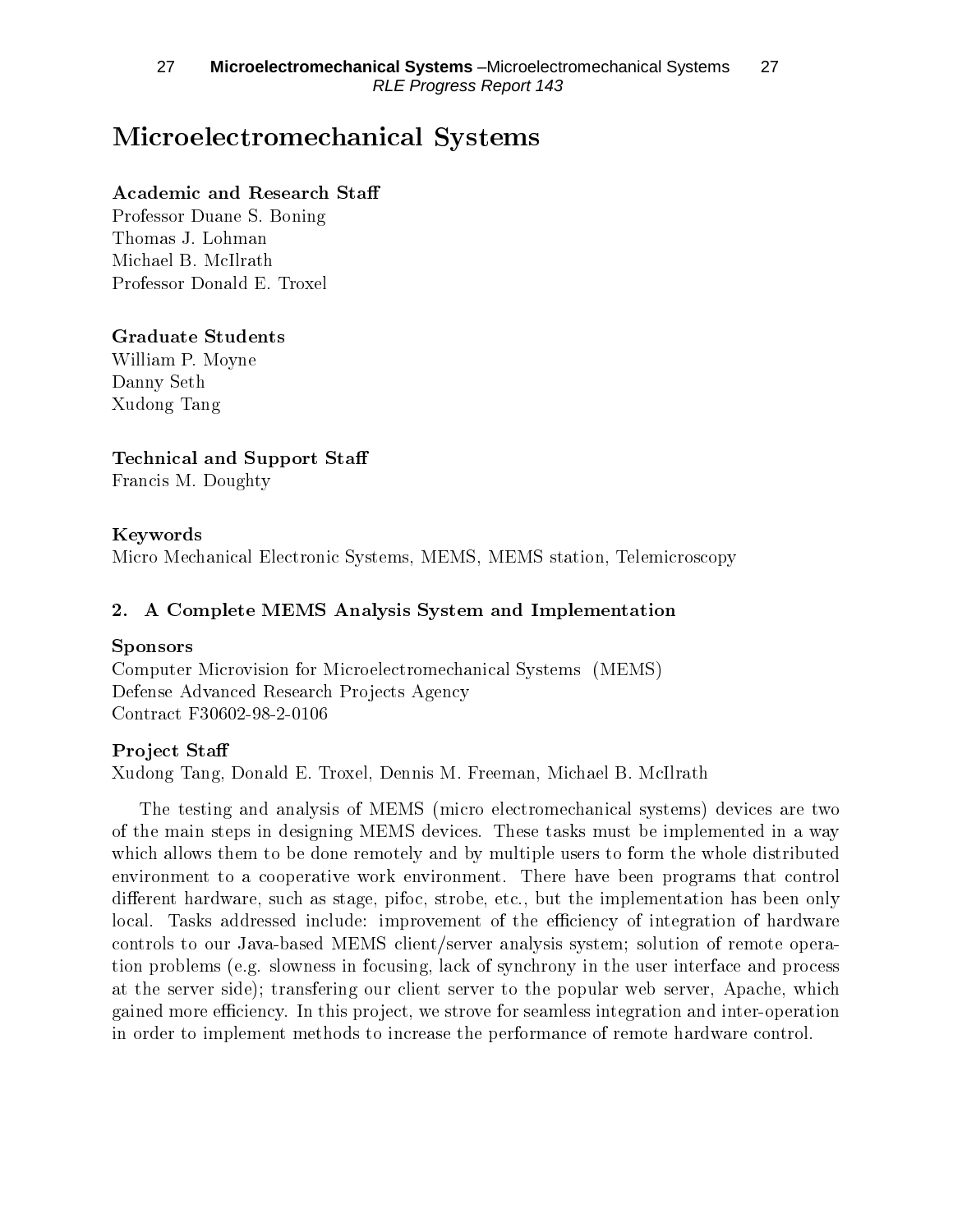### 27 **Microelectromechanical Systems** –Microelectromechanical Systems 27 RLE Progress Report 143

### 3. 3. A Remotely Automated Microscope for Characterizing Micro Electromechanical Systems (MEMS)

### Project Staff

Danny Seth, Donald E. Troxel, Dennis M. Freeman, Michael B. McIlrath

Designers of Micro Electromechanical Systems need tools to test the electrical as well as mechanical properties of the devices they fabricate. Computer Microvision acts as a good analysis tool during the testing and development stages of the design process. Computer Microvision involves the use of light microscopy and video imaging to acquire 3-dimensional images at multiple phases of motion. In this research, a Computer Microvision system is defined and implemented. The Computer Microvision system includes a PC, an automated X-Y-Z stage, a camera, and a piezo electric device. Custom hardware includes the design of a module for a PCI interface that acts as a central controller for stimulus and stroboscopic illumination.

There are benefits in being able to run the system remotely and support a multi-client environment. The Computer Microvision system uses an Apache web server to provide remote access and all communication is done via "messages". Java servlets form an integral part of the server side software in overcoming HTTP's inability to handle state. A client connects to the server's URL via a Web-browser and is presented with a Graphical User Interface (GUI) that acts as medium to access all aspects of the Computer Microvision system. The GUI, written in Java, also supports remote focusing which can be done either manually or automatically. The various hardware settings can be congured, an experiment or analysis can be launched, and the results can then be viewed.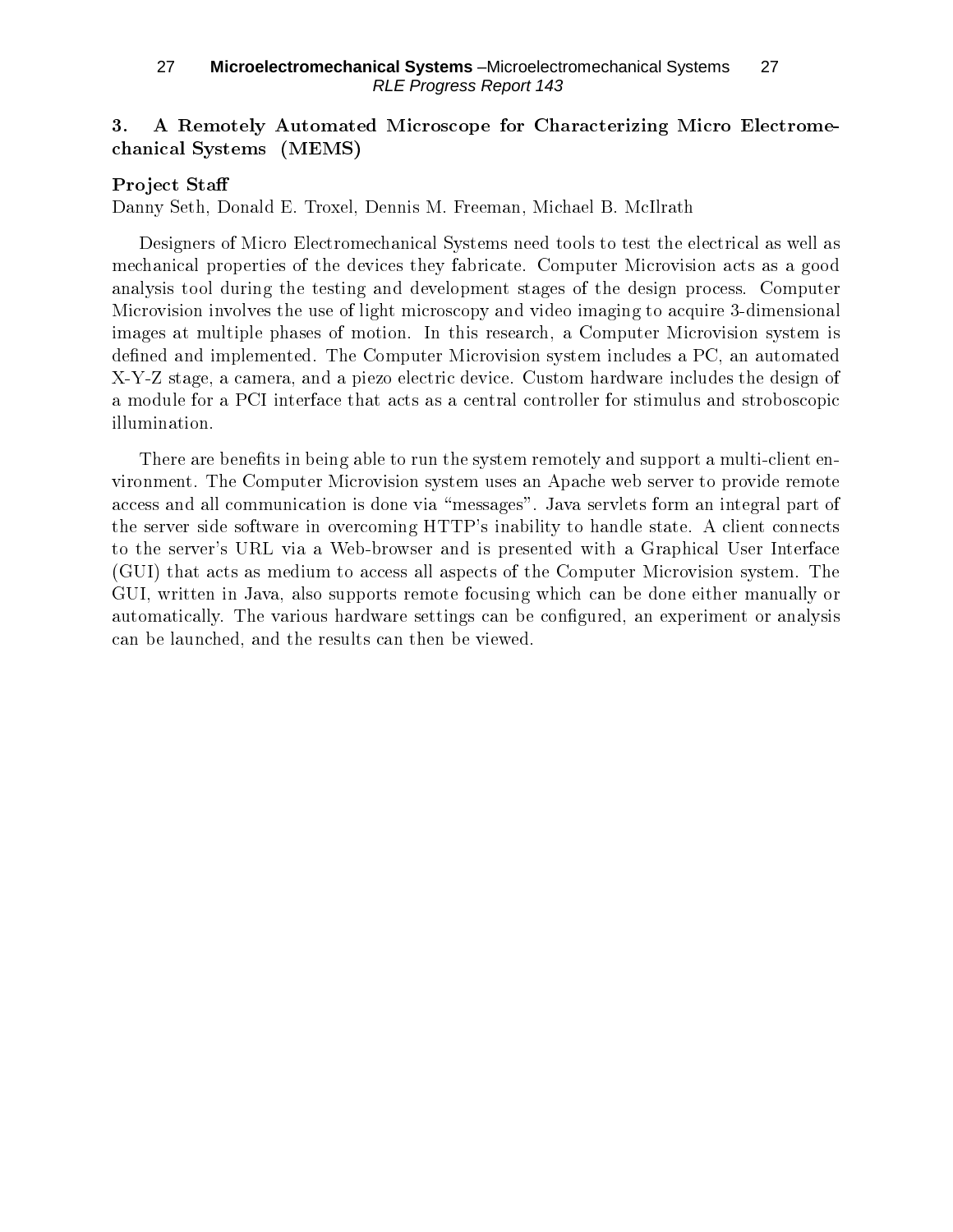### 27 **Microelectromechanical Systems** –Microelectromechanical Systems 27 RLE Progress Report 143

#### 4. 4. A Complete MEMS Analysis System and Implementation

### Sponsors

Defense Advanced Research Projects Agency Semiconductor Research Corporation

### Project Staff

William Moyne, Duane Boning, Donald E. Troxel

Micro Electro-Mechanical Systems (MEMS) design is often done using circuit design rules for layout and complex synthesis or mechanical simulation for actual device structure. The problem with this approach is that devices that work well in simulation often have high sensitivity to process variation and therefore can have properties that differ substantially from projected values. These effects lead to both poor performance and lower yields.

Figure 1 shows a picture as well as a diagram of a comb-drive resonator. This device is ideal for process sensitivity analysis because its resonant frequency is a key system parameter that can be easily computed in simulation and is directly affected by the process and underlying geometries.



Figure 1. Comb-Drive Resonator

As an example of the importance of process variation to device performance, Figure 2 compares a  $50$ Khz resonator based on a 2 mm folded beam flexture to a  $50$ Khz resonator using a 4 mm beam. The graph shows that for a 1 s manufacturing variation in beam width (taken from actual MEMS fabrication data), the 4 mm system experienced a 4.2% frequency variation compared to the 10% one for the 2 mm system. This reduction in system variation (for frequency) would lead to higher yield and tighter system specifications.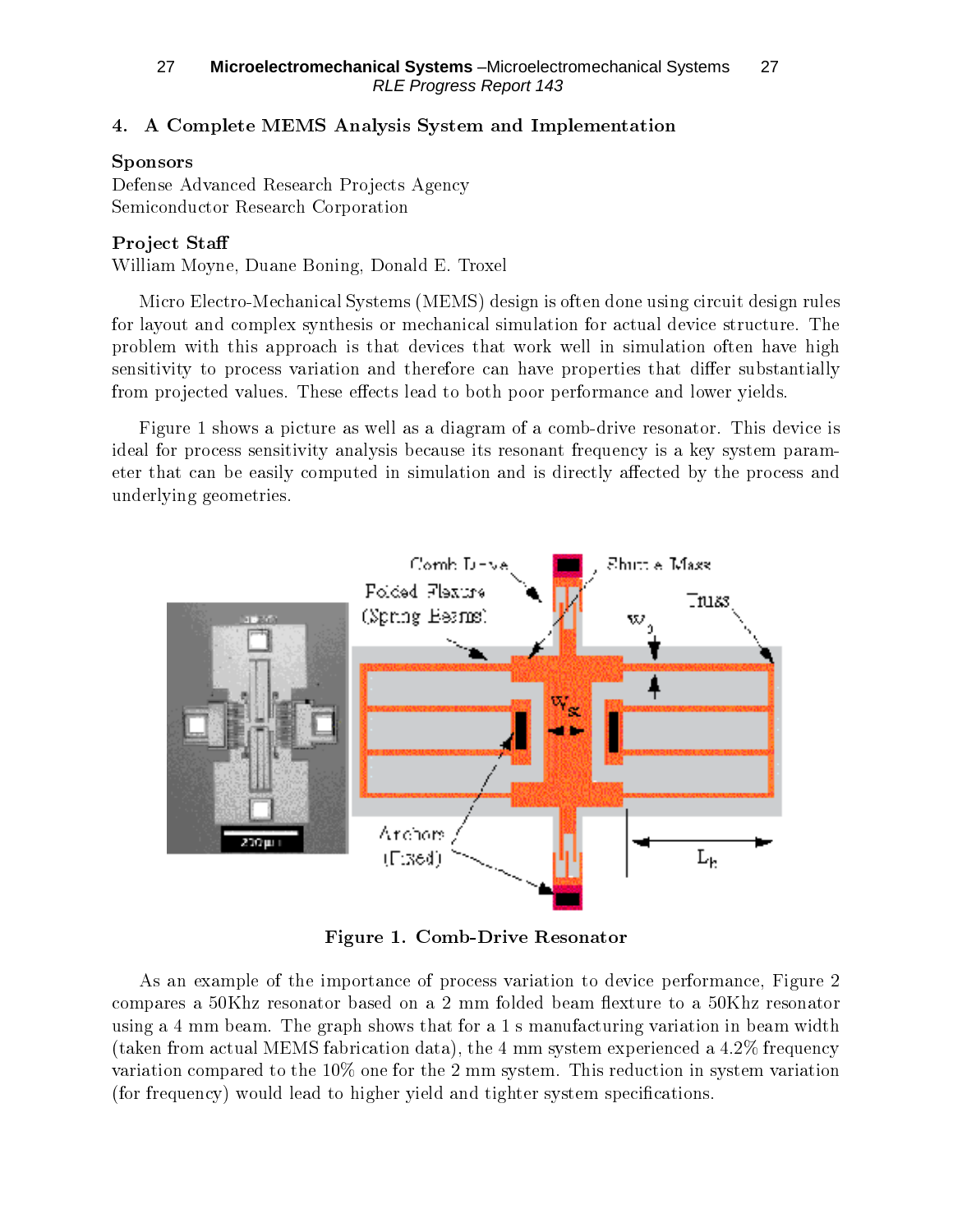

Figure 2. 2.0mm vs. 4.0mm Folded Beam Resonator